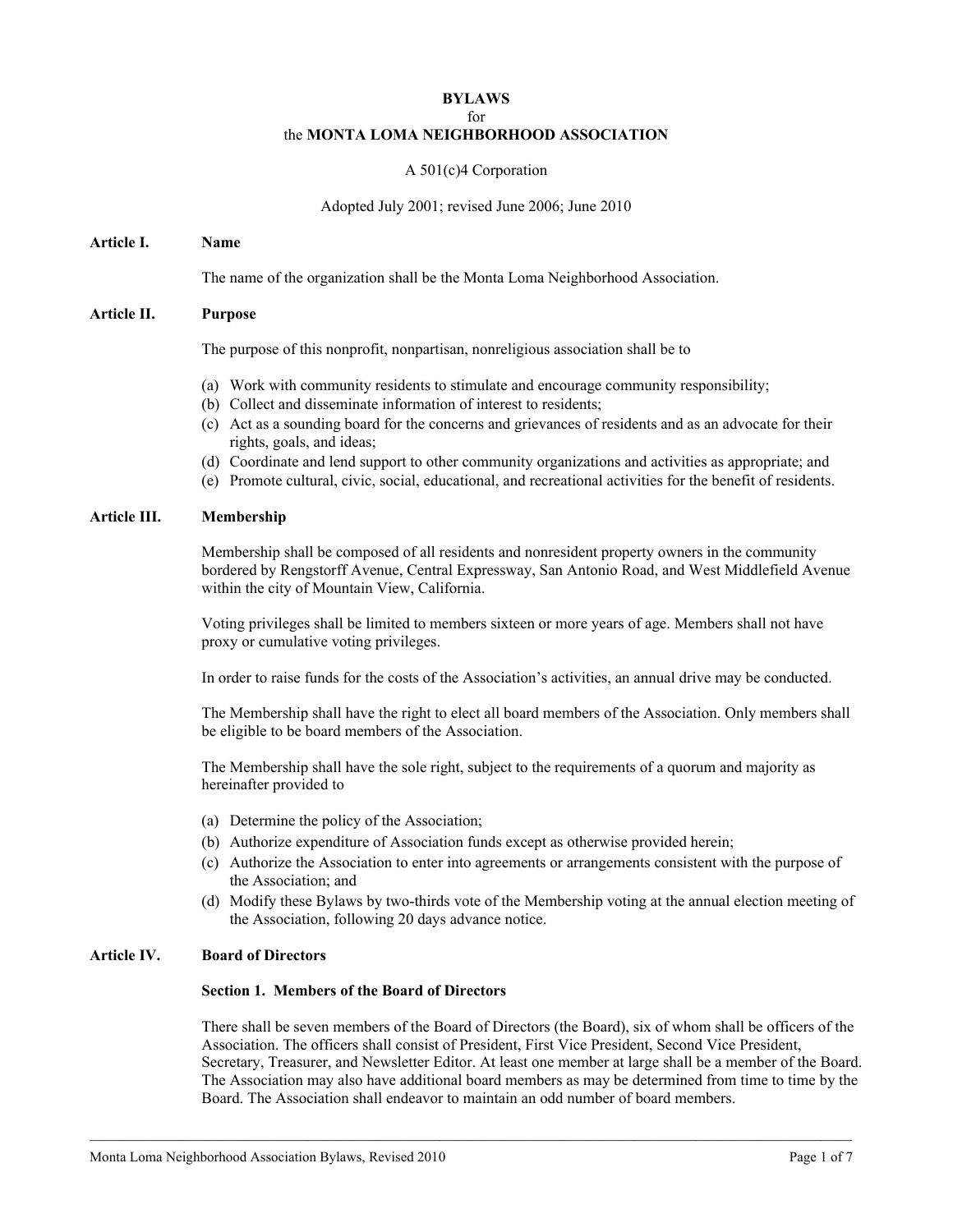## **Section 2. Qualifications**

Only members of the Association shall be eligible to be members of the Board.

#### **Section 3. Nominations for Board Members**

A Nominating Committee shall be appointed by the President and approved by the Board. The Nominating Committee shall nominate one or more candidates for each position to be filled. These nominations shall be presented to the Membership at least ten days prior to the annual election meeting of the Association. Additional nominations may be made by the Membership at the annual election meeting.

#### **Section 4. Election of Board Members**

An Election Committee shall be appointed by the President and approved by the Board. The Election Committee shall oversee the election and provide for absentee voting, as well as verification of absentee ballots.

Election of all board members shall be held at the annual meeting of the Membership and shall be presided over by the Chairperson of the Election Committee*.* All board members shall be elected by a majority of the members voting at the annual election meeting of the Association. In the event a candidate does not receive a majority, a second vote shall be held at the election meeting between the two candidates receiving the most votes on the first ballot.

#### **Section 5. Term of Office**

All board members shall be elected for a term of twelve months or until successors are duly elected. Each Board will assume office on July 1 and hold office until June 30 of the following year. The first Board will assume office on July 1, 2001, and hold office until June 30, 2002.

#### **Section 6. Duties of the Board**

It shall be the duty of the Board to

- (a) Perform any and all duties imposed on them collectively or individually by law, by the Articles of Incorporation, or by these Bylaws;
- (b) Appoint and remove, employ and discharge, and, except as otherwise provided in these Bylaws, prescribe the duties and fix the compensation, if any, of all board members, agents, and employees of the Association;
- (c) Supervise all board members, agents, and employees of the Association to ensure that their duties are performed properly;
- (d) Meet at such times and places as required by these Bylaws; and
- (e) Register their addresses with the Secretary of the Association. Notices of meetings mailed, faxed, or emailed to them at such addresses shall be valid notices thereof.

### **Section 7. Duties of the Board Officers**

(a) President – The President shall be the chief executive officer of the Association and shall, subject to the control of the Board, supervise and control the affairs of the Association and the activities of the Board. He or she shall perform all duties incident to his or her office and such other duties as may be required by law, by the Articles of Incorporation, or by these Bylaws, or which may be prescribed from time to time by the Board. The President shall preside at all membership meetings. Except as otherwise expressly provided by law, by the Articles of Incorporation, or by these Bylaws, he or she shall, in the name of the Association, execute such contracts, checks, or other instruments that may from time to time be authorized by the Board.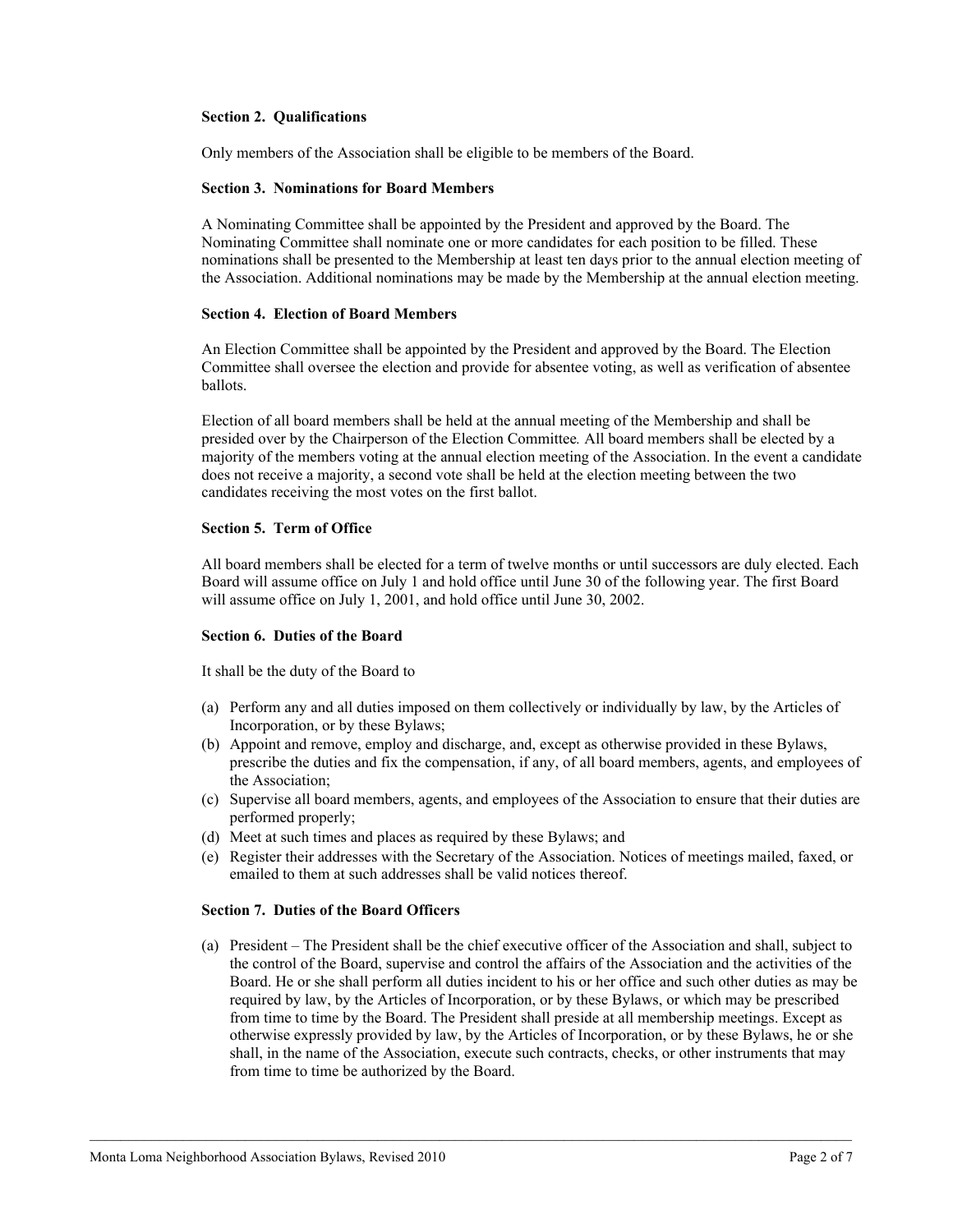- (b) First Vice President The First Vice President shall preside at all board meetings and meetings of the Membership in the absence of the President. In the event of resignation, death, or disability of the President, the First Vice President shall become the President for the unexpired term, or during the duration of the disability.
- (c) Second Vice President In case of the resignation or disability of both the President and the First Vice President, the Second Vice President shall become President for the unexpired term, or during the duration of the disability. He/she shall be the Association's Parliamentarian.
- (d) Secretary The Secretary shall keep minutes of the board meetings and general meetings, and shall carry out correspondence as directed by the Board. He/she shall keep a roll of the officers, board members, committee members, and other members. He/she shall gather and preserve records of the Association's activities in an historical album. He/she shall perform all such others duties as may be delegated to him/her by the President, and shall make all the above described records of the Association available to any member upon reasonable request.
- (e) Treasurer The Treasurer shall be custodian of the Association's funds; shall supervise receipts and expenditures; shall present an annual statement of to the Membership on the financial condition of the organization; and shall prepare and submit any reports required by law.
- (f) Newsletter Editor The Newsletter Editor shall be responsible for the publication of the Association newsletter.
- (g) At the discretion of the Board, any member may be designated to be a delegate of the Association to all federations, organizations, or conferences of civic groups to which the Association belongs or decides to send representatives.

# **Section 8. Compensation**

Board members shall serve without compensation except that a reasonable fee may be paid to board members for attending regular and special meetings of the Board. In addition, they shall be allowed reasonable advancement or reimbursement of expenses incurred in the performance of their duties.

# **Section 9. Vacancies**

Vacancies on the Board shall exist (1) on the death, resignation or removal of any board member, and (2) whenever the number of authorized board members is increased.

Unless otherwise prohibited by the Articles of Incorporation, these Bylaws, or provisions of law, vacancies on the Board may be filled by approval of the Board. If the number of board members then in office is less than a quorum, a vacancy on the Board may be filled by approval of a majority of the board members then in office or by a sole remaining board member. A person elected to fill a vacancy on the Board shall hold office until the next election of the Board or until his or her death, resignation, or removal from office.

#### **Section 10. Removal and Resignation**

The Board may remove any board member at any time, either with or without cause, as permitted by and in accordance with the laws of the State of California.

Any board member may resign at any time by giving written notice to the Board or to the President or Secretary of the Association. Any such resignation shall take effect at the date of receipt of such notice or at any later date specified therein, and, unless otherwise specified therein, the acceptance of such resignation shall not be necessary to make it effective. The provisions of this section shall be superseded by any conflicting terms of a contract that has been approved or ratified by the Board relating to the employment of any board member of the Association.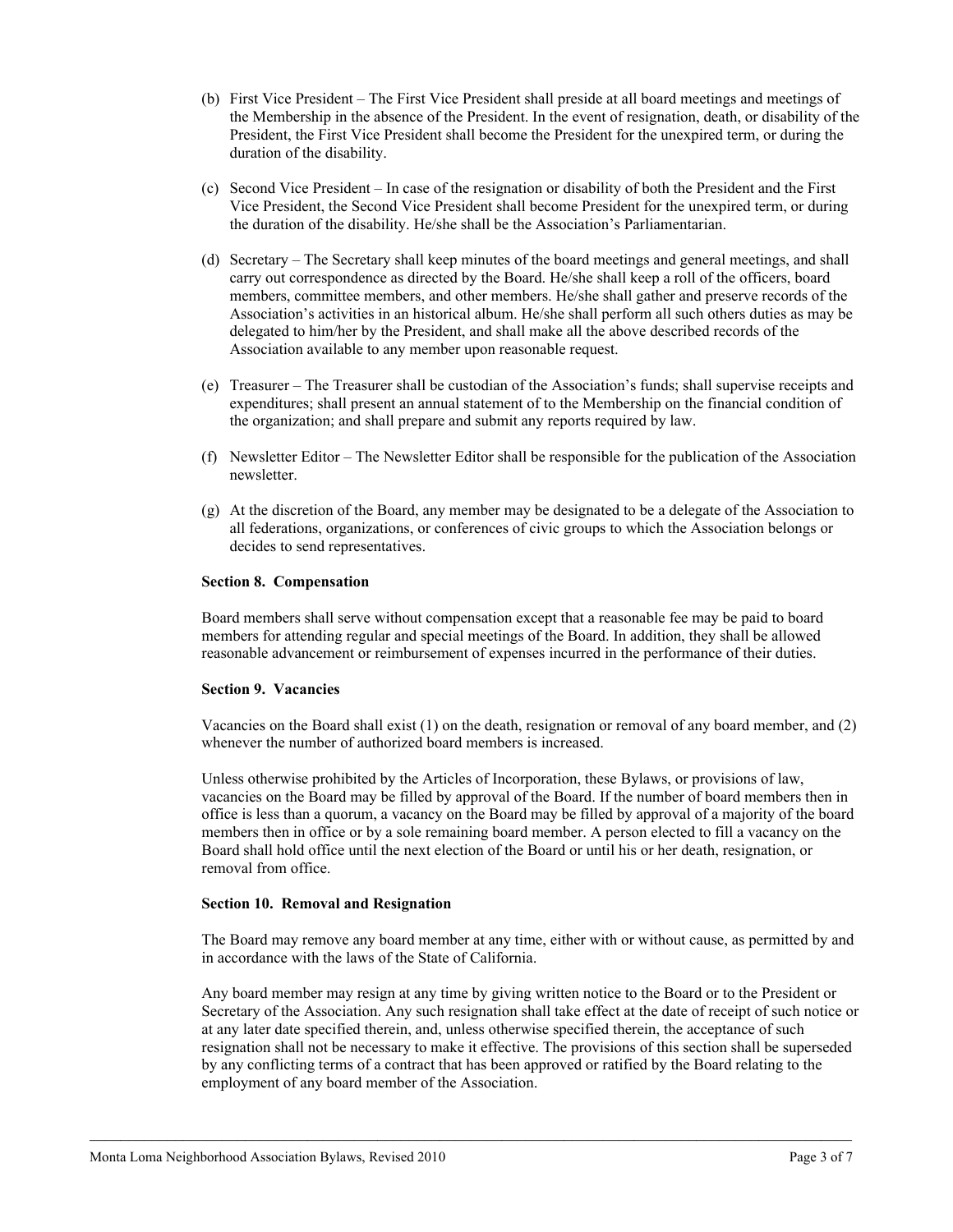No board member may resign if the Association would then be left without a duly elected board member or board members in charge of its affairs, except upon notice to the Office of the Attorney General or other appropriate agency of the State of California.

# **Section 11. Nonliability of Board Members**

The board members shall not be personally liable for the debts, liabilities, or other obligations of the Association.

### **Section 12. Indemnification of Board Members**

The board members shall be indemnified by the Association to the fullest extent permissible under the laws of this state.

### **Section 13. Insurance**

Except as may be otherwise provided under provisions of law, the Board may adopt a resolution authorizing the purchase and maintenance of insurance on behalf of the Association or any member of the Association against liabilities asserted against or incurred by the Association or member in such capacity or arising out of the member's status as such.

# **Article V. COMMITTEES**

# **Section 1. Executive Committee**

The Board may, by a majority vote of its members, designate an Executive Committee consisting of four board members and may delegate to such committee the powers and authority of the Board in the management of the business and affairs of the Association, to the extent permitted, and except as may otherwise be provided, by provisions of law.

By a majority vote of its members, the Board may at any time revoke or modify any or all of the Executive Committee authority so delegated, increase or decrease but not below two (2) the number of the members of the Executive Committee, and fill vacancies on the Executive Committee from the members of the Board. The Executive Committee shall keep regular minutes of its proceedings, cause them to be filed with the corporate records, and report the same to the Board from time to time as the Board may require.

# **Section 2. Other Committees**

The Association shall have such other committees as may from time to time be designated by majority vote of the Board. These committees may consist of persons who are not also members of the Board and shall act in an advisory capacity to the Board.

# **Section 3. Meetings and Action of Committees**

Meetings and action of committees shall be governed by, noticed, held, and taken in accordance with the provisions of these Bylaws concerning meetings of the Board, with such changes in the context of such Bylaw provisions as are necessary to substitute the committee and its members for the Board and its members, except that the time for regular and special meetings of committees may be fixed by resolution of the Board or by the committee. The Board may also adopt rules and regulations pertaining to the conduct of meetings of committees to the extent that such rules and regulations are not inconsistent with the provisions of these Bylaws.

# **Article VI. MEETINGS**

# **Section 1. Meetings of the Association**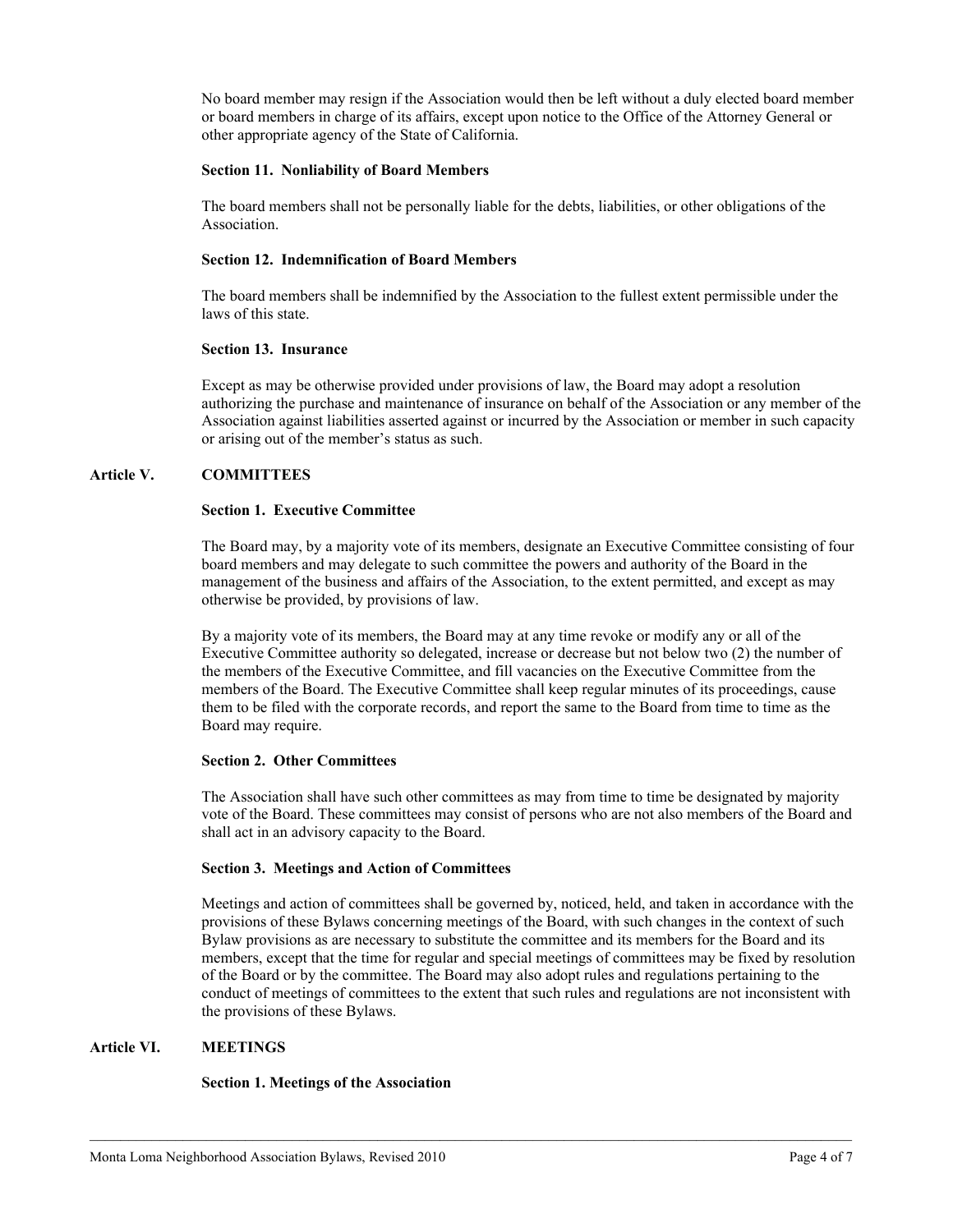The annual election meeting of the Membership of the Association shall be held in the spring. General meetings of the Membership shall be held as appropriate. The Board shall provide official notice to the Membership of all general meetings.

## **Section 2. Meetings of the Board**

### **(a) Notice of Meetings**

Unless otherwise provided by the Articles of Incorporation or provisions of law, the following provisions shall govern the giving of notice for meetings of the Board:

- (i) Regular Meetings. No notice need be given of any regular meeting of the Board.
- (ii) Special Meetings. The Secretary of the Association shall give at least ten days prior notice to each board member of each special meeting of the Board. Such notice may be oral or written, may be given personally, by first class mail, by telephone, by email, or by facsimile machine, and shall state the place, date, and time of the meeting and the matters proposed to be acted upon at the meeting.
- (iii) Waiver of Notice. Whenever any notice of a meeting is required to be given to any board member of this Association under provisions of the Articles of Incorporation, these Bylaws, or the law of this state, a waiver of notice in writing signed by the board member, whether before or after the time of the meeting, shall constitute such notice.

#### **(b) Quorum for Meetings**

A quorum shall consist of four members of the Board. Except as otherwise provided under the Articles of Incorporation, these Bylaws, or provisions of law, no business shall be considered by the Board at any meeting at which a quorum is not present, and the only motion that the Board shall entertain at such meeting is a motion to adjourn.

#### **(c) Majority Action as Board Action**

Every act or decision done or made by a majority of the board members present at a meeting duly held at which a quorum is present is an act of the Board, unless the Articles of Incorporation, these Bylaws, or provisions of law require a greater percentage or different voting rules for approval of a matter by the Board.

# **(d) Conduct of Meetings**

Meetings of the Board shall be presided over by the President of the Board, or in his or her absence, by the First Vice President, or in the absence of each of these persons, by the Second Vice President. The Secretary shall act as secretary of all meetings of the Board, provided that, in his or her absence, the presiding officer shall appoint another person to act as secretary of the meeting.

# **Article VII. FINANCES**

#### **Section 1. Execution of Instruments**

The Board, except as otherwise provided in these Bylaws, may by majority vote authorize any board member, agent, or employee of the Association to enter into any contract or execute and deliver any instrument in the name of and on behalf of the Association, and such authority may be general or confined to specific instances. Unless so authorized, no board member, agent, or employee shall have any power or authority to bind the Association by any contract or engagement or to pledge its credit or to render it liable monetarily for any purpose or in any amount.

# **Section 2. Checks and Notes**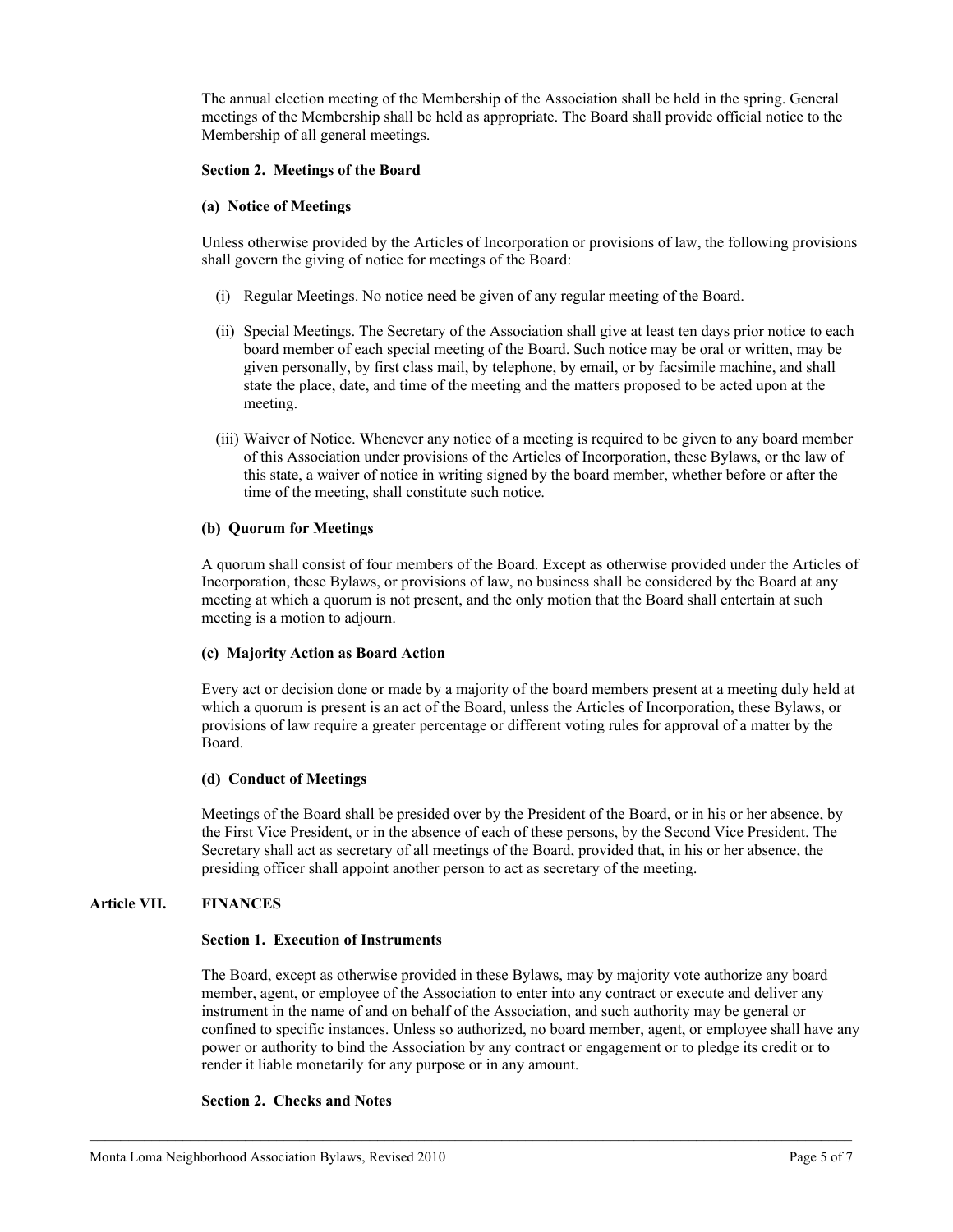Except as otherwise specifically determined by majority vote of the Board, or as otherwise required by law, checks, drafts, promissory notes, orders for the payment of money, and other evidence of indebtedness of the Association shall be signed by the Treasurer and countersigned by the President of the Association.

#### **Section 3. Deposits**

All funds of the Association shall be deposited from time to time to the credit of the Association in such banks, trust companies, or other depositories as the Board may select.

#### **Section 4. Gifts**

The Board may accept on behalf of the Association any contribution, gift, bequest, or devise for the nonprofit purposes of this Association.

## **Article VIII. ASSOCIATION RECORDS, REPORTS, AND SEAL**

#### **Section 1. Maintenance of Association Records**

The Association shall keep at its principal office

- (a) Minutes of all meetings of board members, of committees of the Board, and of members, indicating the time and place of holding such meetings, whether regular or special, how called, the notice given, and the proceedings thereof;
- (b) Adequate and correct books and records of account, including accounts of its business transactions and accounts of its assets, liabilities, receipts, disbursements, gains, and losses; and
- (c) A copy of the Association's Articles of Incorporation and Bylaws as amended to date, which shall be open to inspection by the Membership, if any, of the Association at all reasonable times during office hours.

#### **Section 2. Association Seal**

The Board may adopt, use, and alter, an association seal. Such seal shall be kept at the principal office of the Association. Failure to affix the seal to association instruments, however, shall not affect the validity of any such instrument.

#### **Section 3. Board Members' Inspection Rights**

Each board member shall have the absolute right at any reasonable time to inspect and copy all books, records, and documents of every kind and to inspect the physical properties of the Association, and shall have such other rights to inspect the books, records, and properties of this Association as may be required under the Articles of Incorporation, other provisions of these Bylaws, and provisions of law.

#### **Section 4. Members' Inspection Rights**

Each member shall have the following inspection rights, for a purpose reasonably related to such person's interest as a member:

(a) To inspect at any reasonable time the books, records, or minutes of the meetings of the Membership or of the Board or committees of the Board, upon written demand on the Secretary of the Association by the member, for a purpose reasonably related to such person's interests as a member.